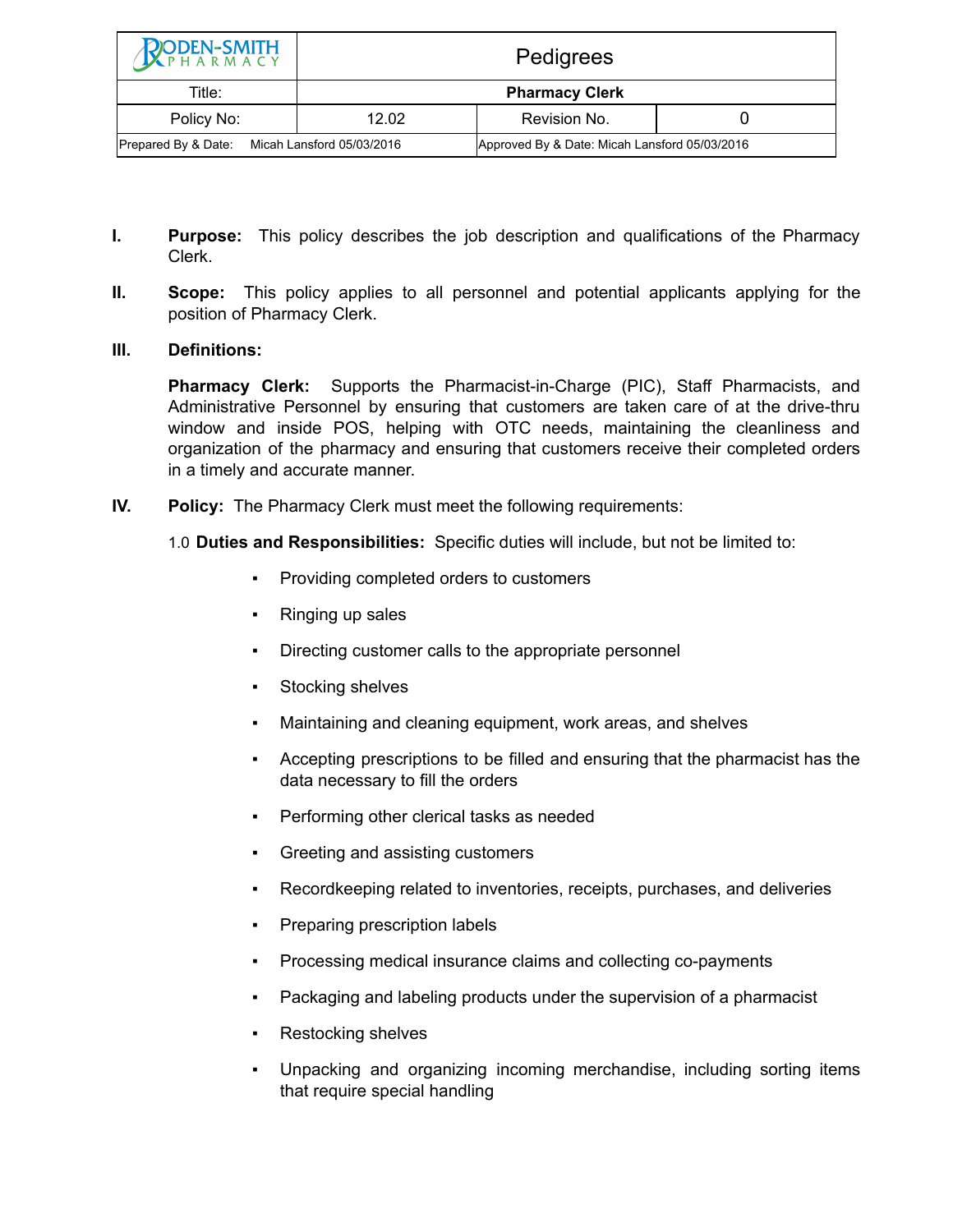| <b>RODEN-SMITH</b>                            | Pedigrees             |                                               |  |
|-----------------------------------------------|-----------------------|-----------------------------------------------|--|
| Title:                                        | <b>Pharmacy Clerk</b> |                                               |  |
| Policy No:                                    | 12.02                 | Revision No.                                  |  |
| Prepared By & Date: Micah Lansford 05/03/2016 |                       | Approved By & Date: Micah Lansford 05/03/2016 |  |

- Checking for outdated medications and notifying pharmacist of low inventories
- **.** Working as a team and communicating clearly
- **.** Helping customers locate over-the-counter products
- **.** Handling customer problems/ concerns in a calm manner and referring them to the pharmacist accordingly
- Notifying the pharmacist of any problems or malfunctions
- Checking refrigerator and freezer temperatures
- **•** Properly processing pseudoephedrine sales
- Promoting teamwork
- Providing professional services

## 2.0 **Skills and Specifications:**

- Ability to act as a team player
- Organizational and time management skills
- Ability to work in a fast-paced environment
- Ability to multitask
- Excellent oral and written communication skills
- Excellent customer service skills
- Computer skills as necessary to operate Pharmacy management software and other necessary programs
- **•** Punctuality
- Knowledge of basic math
- Telephone skills
- Self-motivated

## 3.0 **Education and Qualifications:**

- High school diploma or equivalency
- Must be at least 18 years of age